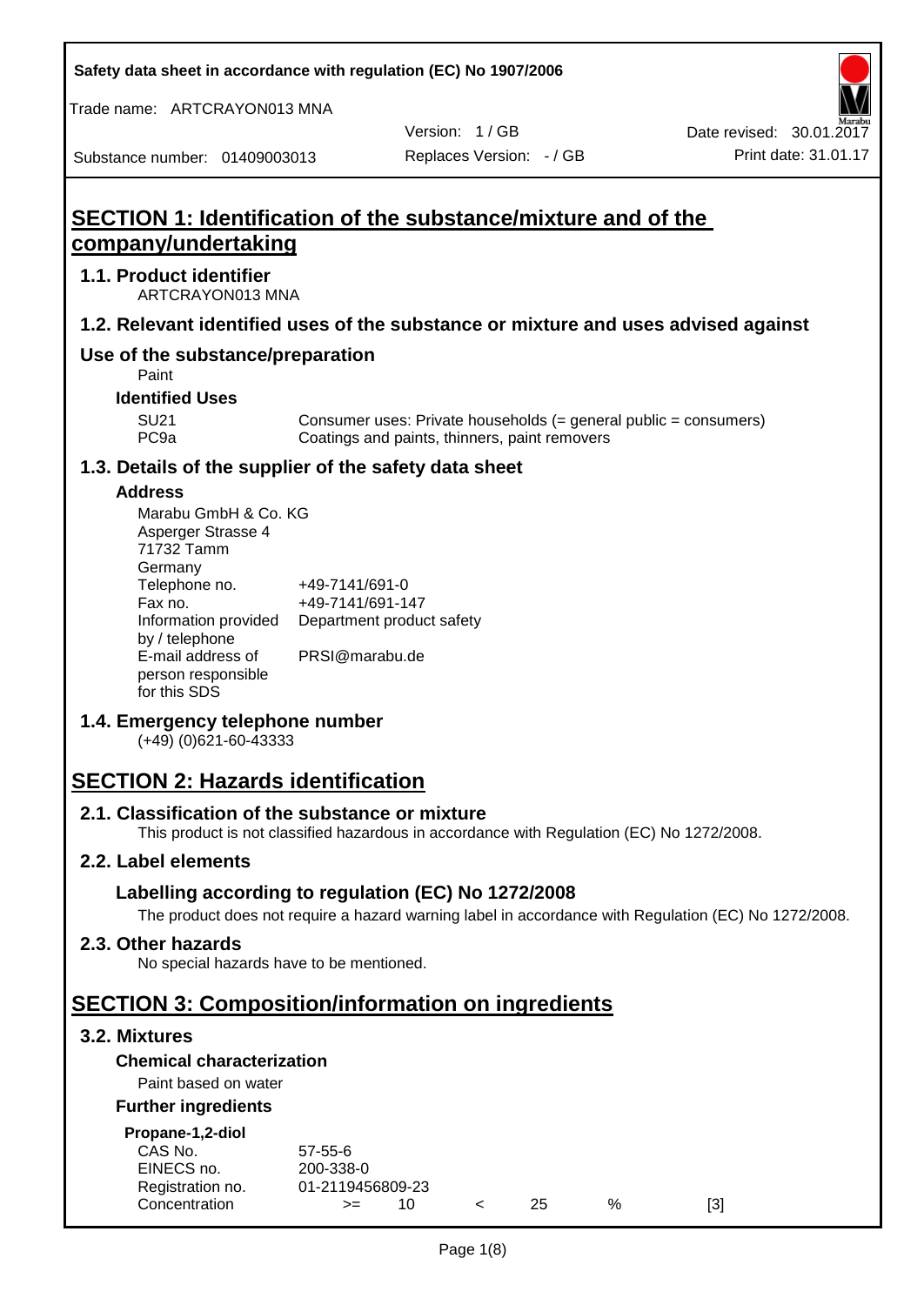#### **Safety data sheet in accordance with regulation (EC) No 1907/2006**

Trade name: ARTCRAYON013 MNA

Substance number: 01409003013 Version: 1 / GB Replaces Version: - / GB Print date: 31.01.17 Date revised: 30.01.2

# **Glycerol**

| CAS No.       | $56 - 81 - 5$ |  |   |     |
|---------------|---------------|--|---|-----|
| EINECS no.    | 200-289-5     |  |   |     |
| Concentration | $>=$          |  | % | [3] |

[3] Substance with occupational exposure limits

# **SECTION 4: First aid measures**

# **4.1. Description of first aid measures**

#### **After skin contact**

Wash with plenty of water and soap. Do NOT use solvents or thinners.

#### **After eye contact**

Separate eyelids, wash the eyes thoroughly with water (15 min.). In case of irritation consult an oculist.

#### **After ingestion**

Rinse mouth thoroughly with water. If larger amounts are swallowed or in the event of symptoms take medical treatment.

**4.2. Most important symptoms and effects, both acute and delayed** Until now no symptoms known so far.

#### **4.3. Indication of any immediate medical attention and special treatment needed Hints for the physician / treatment**

Treat symptomatically

# **SECTION 5: Firefighting measures**

# **5.1. Extinguishing media**

#### **Suitable extinguishing media**

Carbon dioxide, Foam, Sand, Water

# **5.2. Special hazards arising from the substance or mixture**

In the event of fire the following can be released: Carbon monoxide (CO); dense black smoke; Carbon dioxide (CO2); Sulphur dioxide (SO2)

# **5.3. Advice for firefighters**

#### **Other information**

Collect contaminated fire-fighting water separately, must not be discharged into the drains.

# **SECTION 6: Accidental release measures**

**6.1. Personal precautions, protective equipment and emergency procedures** No particular measures required.

# **6.2. Environmental precautions**

No particular measures required.

# **6.3. Methods and material for containment and cleaning up**

Clean preferably with a detergent - avoid use of solvents.

#### **6.4. Reference to other sections**

Information regarding Safe handling, see Section 7. Information regarding personal protective measures, see Section 8. Information regarding waste disposal, see Section 13.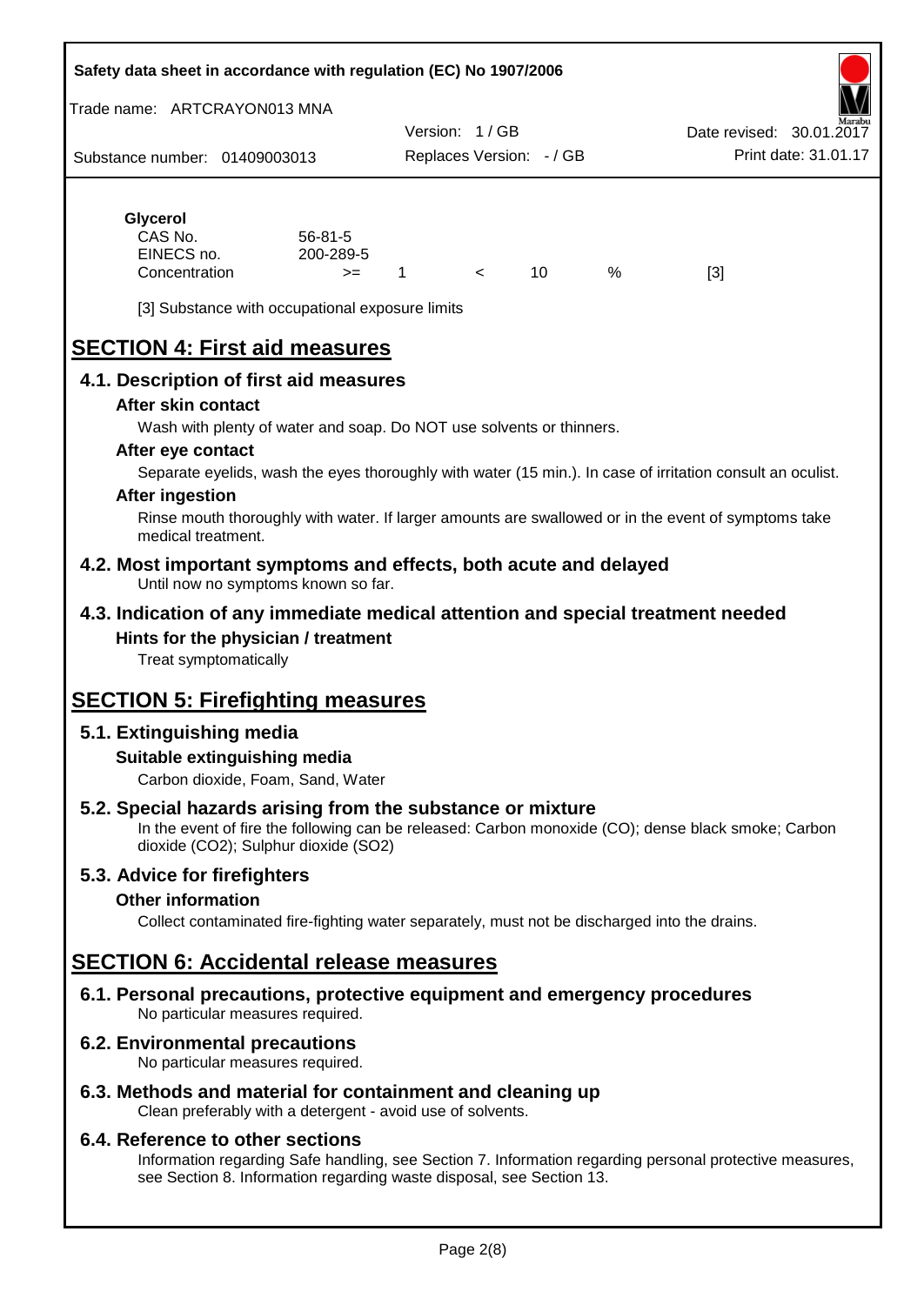| Safety data sheet in accordance with regulation (EC) No 1907/2006                                                                                    |                       |                          |                          |  |
|------------------------------------------------------------------------------------------------------------------------------------------------------|-----------------------|--------------------------|--------------------------|--|
| Trade name: ARTCRAYON013 MNA                                                                                                                         |                       |                          |                          |  |
|                                                                                                                                                      |                       | Version: 1/GB            | Date revised: 30.01.2017 |  |
| Substance number: 01409003013                                                                                                                        |                       | Replaces Version: - / GB | Print date: 31.01.17     |  |
|                                                                                                                                                      |                       |                          |                          |  |
| <b>SECTION 7: Handling and storage</b>                                                                                                               |                       |                          |                          |  |
| 7.1. Precautions for safe handling                                                                                                                   |                       |                          |                          |  |
| Advice on safe handling                                                                                                                              |                       |                          |                          |  |
| Avoid skin and eye contact. Smoking, eating and drinking shall be prohibited in application area.<br>Advice on protection against fire and explosion |                       |                          |                          |  |
| No special measures required.                                                                                                                        |                       |                          |                          |  |
| Classification of fires / temperature class / Ignition group / Dust explosion class                                                                  |                       |                          |                          |  |
| Temperature class<br>T <sub>2</sub>                                                                                                                  |                       |                          |                          |  |
| 7.2. Conditions for safe storage, including any incompatibilities                                                                                    |                       |                          |                          |  |
| Requirements for storage rooms and vessels                                                                                                           |                       |                          |                          |  |
| Store in frostfree conditions.                                                                                                                       |                       |                          |                          |  |
| Storage class according to TRGS 510                                                                                                                  |                       |                          |                          |  |
| Storage class according to<br>12<br><b>TRGS 510</b>                                                                                                  |                       | Non-combustible liquids  |                          |  |
| 7.3. Specific end use(s)<br>Paint                                                                                                                    |                       |                          |                          |  |
|                                                                                                                                                      |                       |                          |                          |  |
| <u><b>SECTION 8: Exposure controls/personal protection</b></u>                                                                                       |                       |                          |                          |  |
| 8.1. Control parameters                                                                                                                              |                       |                          |                          |  |
| <b>Exposure limit values</b>                                                                                                                         |                       |                          |                          |  |
| Glycerol                                                                                                                                             |                       |                          |                          |  |
| List                                                                                                                                                 | EH40                  |                          |                          |  |
| Type<br>Value                                                                                                                                        | WEL<br>10             | mg/m <sup>3</sup>        |                          |  |
| <b>Status: 2011</b>                                                                                                                                  |                       |                          |                          |  |
| Propane-1,2-diol                                                                                                                                     |                       |                          |                          |  |
| List                                                                                                                                                 | EH40                  |                          |                          |  |
| <b>Type</b><br>Value                                                                                                                                 | <b>OES</b><br>10      | mg/m <sup>3</sup>        |                          |  |
| <b>Status: 2011</b>                                                                                                                                  |                       |                          |                          |  |
| <b>Other information</b>                                                                                                                             |                       |                          |                          |  |
| There are not known any further control parameters.                                                                                                  |                       |                          |                          |  |
| 8.2. Exposure controls                                                                                                                               |                       |                          |                          |  |
| <b>Exposure controls</b>                                                                                                                             |                       |                          |                          |  |
| Provide adequate ventilation.                                                                                                                        |                       |                          |                          |  |
|                                                                                                                                                      |                       |                          |                          |  |
| <b>SECTION 9: Physical and chemical properties</b>                                                                                                   |                       |                          |                          |  |
| 9.1. Information on basic physical and chemical properties                                                                                           |                       |                          |                          |  |
| <b>Form</b>                                                                                                                                          | liquid                |                          |                          |  |
| <b>Colour</b><br><b>Odour</b>                                                                                                                        | coloured<br>odourless |                          |                          |  |
| <b>Odour threshold</b>                                                                                                                               |                       |                          |                          |  |
| Remarks                                                                                                                                              | No data available     |                          |                          |  |
| <b>Melting point</b>                                                                                                                                 |                       |                          |                          |  |
| Remarks                                                                                                                                              | not determined        |                          |                          |  |

 $\mathbf{r}$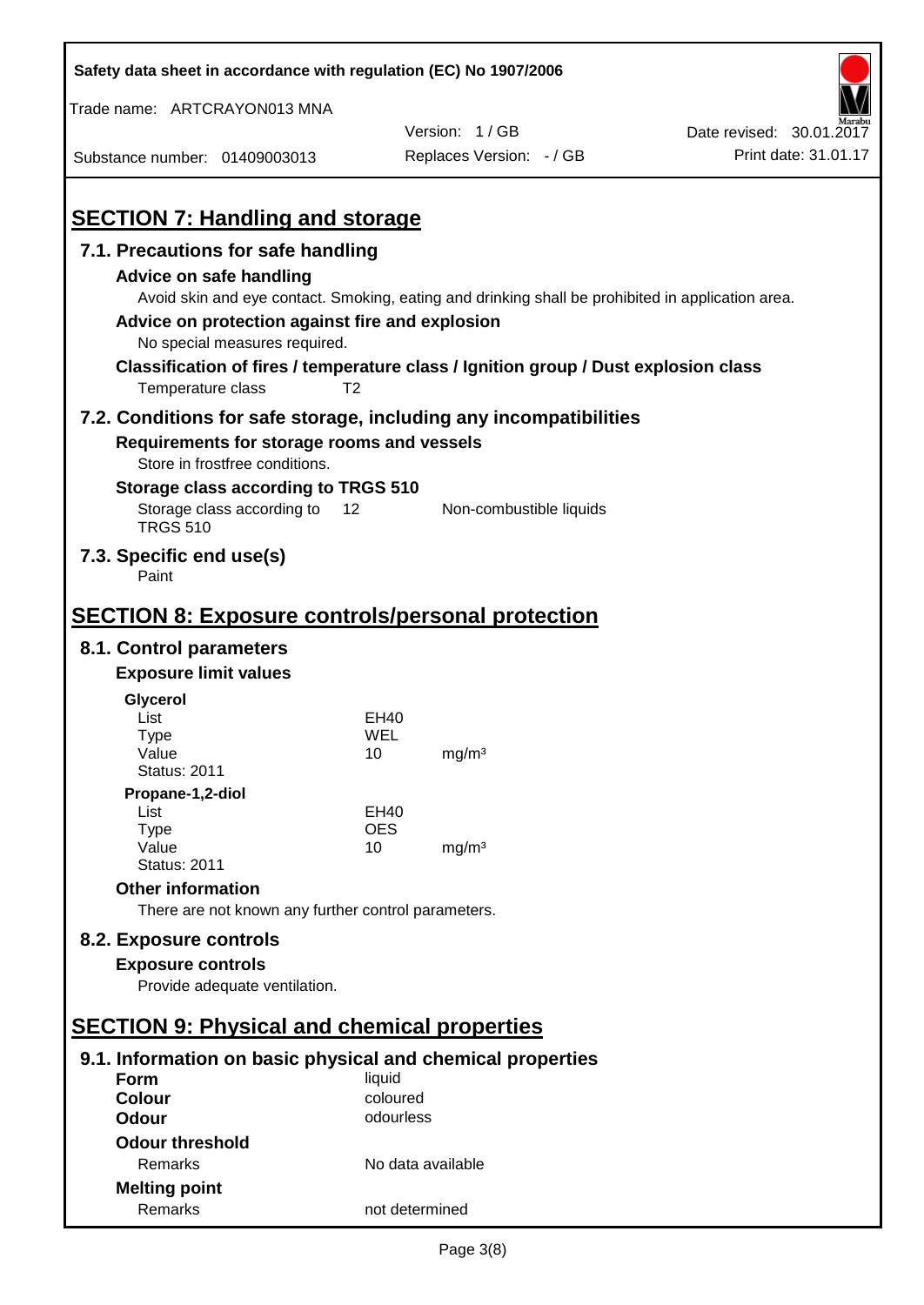| Safety data sheet in accordance with regulation (EC) No 1907/2006         |                                 |                          |  |  |
|---------------------------------------------------------------------------|---------------------------------|--------------------------|--|--|
| Trade name: ARTCRAYON013 MNA                                              | Version: 1/GB                   | Date revised: 30.01.2017 |  |  |
| Substance number: 01409003013                                             | Replaces Version: - / GB        | Print date: 31.01.17     |  |  |
| <b>Freezing point</b><br>Remarks                                          | not determined                  |                          |  |  |
| Initial boiling point and boiling range                                   |                                 |                          |  |  |
| Value<br>Pressure                                                         | 100<br>appr.<br>1.013<br>hPa    | $\rm ^{\circ}C$          |  |  |
| Source                                                                    | Literature value                |                          |  |  |
| <b>Flash point</b>                                                        |                                 |                          |  |  |
| Remarks                                                                   | Not applicable                  |                          |  |  |
| Evaporation rate (ether $= 1$ ) :<br>Remarks                              | not determined                  |                          |  |  |
| <b>Flammability (solid, gas)</b>                                          |                                 |                          |  |  |
| Not applicable                                                            |                                 |                          |  |  |
| Upper/lower flammability or explosive limits                              |                                 |                          |  |  |
| Lower explosion limit<br>Upper explosion limit                            | 2,6<br>appr.<br>12,5<br>appr.   | $%$ (V)<br>$%$ (V)       |  |  |
| Source                                                                    | Literature value                |                          |  |  |
| Vapour pressure                                                           |                                 |                          |  |  |
| Value<br>Temperature                                                      | 23<br>appr.<br>20<br>°C         | hPa                      |  |  |
| Method                                                                    | Value taken from the literature |                          |  |  |
| <b>Vapour density</b>                                                     |                                 |                          |  |  |
| Remarks                                                                   | not determined                  |                          |  |  |
| <b>Density</b>                                                            |                                 |                          |  |  |
| Remarks                                                                   | not determined                  |                          |  |  |
| Solubility in water<br>Remarks                                            | miscible                        |                          |  |  |
| Ignition temperature                                                      |                                 |                          |  |  |
| Value                                                                     | 371<br>appr.                    | °C                       |  |  |
| Source                                                                    | Literature value                |                          |  |  |
| <b>Viscosity</b><br>Remarks                                               |                                 |                          |  |  |
| Remarks                                                                   | not determined                  |                          |  |  |
| 9.2. Other information                                                    |                                 |                          |  |  |
| <b>Other information</b>                                                  |                                 |                          |  |  |
| None known                                                                |                                 |                          |  |  |
| <b>SECTION 10: Stability and reactivity</b>                               |                                 |                          |  |  |
| 10.1. Reactivity<br>None                                                  |                                 |                          |  |  |
| 10.2. Chemical stability<br>No hazardous reactions known.                 |                                 |                          |  |  |
| 10.3. Possibility of hazardous reactions<br>No hazardous reactions known. |                                 |                          |  |  |
| 10.4. Conditions to avoid<br>No hazardous reactions known.                |                                 |                          |  |  |
| 10.5. Incompatible materials                                              |                                 |                          |  |  |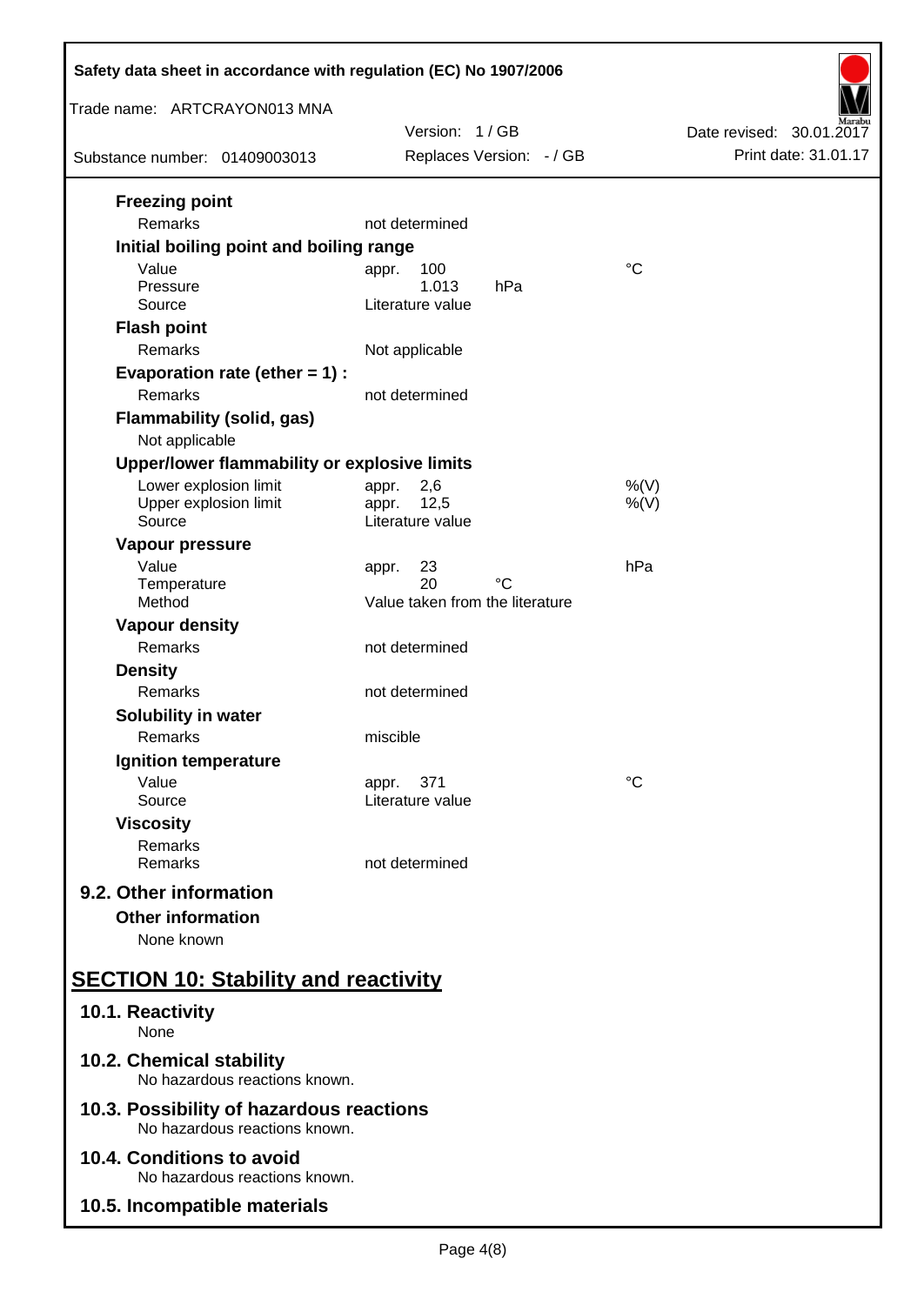|                                                                                                | Safety data sheet in accordance with regulation (EC) No 1907/2006                                  |                          |
|------------------------------------------------------------------------------------------------|----------------------------------------------------------------------------------------------------|--------------------------|
| Trade name: ARTCRAYON013 MNA                                                                   |                                                                                                    |                          |
|                                                                                                | Version: 1/GB                                                                                      | Date revised: 30.01.2017 |
| Substance number: 01409003013                                                                  | Replaces Version: - / GB                                                                           | Print date: 31.01.17     |
| None                                                                                           |                                                                                                    |                          |
| 10.6. Hazardous decomposition products<br>No hazardous decomposition products known.           |                                                                                                    |                          |
| <b>SECTION 11: Toxicological information</b>                                                   |                                                                                                    |                          |
| 11.1. Information on toxicological effects                                                     |                                                                                                    |                          |
| <b>Acute oral toxicity</b>                                                                     |                                                                                                    |                          |
| Remarks                                                                                        | Based on available data, the classification criteria are not met.                                  |                          |
| <b>Acute dermal toxicity</b>                                                                   |                                                                                                    |                          |
| Remarks                                                                                        | Based on available data, the classification criteria are not met.                                  |                          |
| <b>Acute inhalational toxicity</b>                                                             |                                                                                                    |                          |
| Remarks                                                                                        | Based on available data, the classification criteria are not met.                                  |                          |
| <b>Skin corrosion/irritation</b>                                                               |                                                                                                    |                          |
| Remarks                                                                                        | Based on available data, the classification criteria are not met.                                  |                          |
| Serious eye damage/irritation                                                                  |                                                                                                    |                          |
| Remarks                                                                                        | Based on available data, the classification criteria are not met.                                  |                          |
| <b>Sensitization</b>                                                                           |                                                                                                    |                          |
| Remarks                                                                                        | Based on available data, the classification criteria are not met.                                  |                          |
| <b>Mutagenicity</b>                                                                            |                                                                                                    |                          |
| Remarks                                                                                        | Based on available data, the classification criteria are not met.                                  |                          |
| <b>Reproductive toxicity</b><br>Remarks                                                        | Based on available data, the classification criteria are not met.                                  |                          |
|                                                                                                |                                                                                                    |                          |
| Carcinogenicity<br>Remarks                                                                     | Based on available data, the classification criteria are not met.                                  |                          |
| <b>Specific Target Organ Toxicity (STOT)</b>                                                   |                                                                                                    |                          |
|                                                                                                |                                                                                                    |                          |
| <b>Single exposure</b><br>Remarks                                                              | Based on available data, the classification criteria are not met.                                  |                          |
| <b>Repeated exposure</b><br>Remarks                                                            | Based on available data, the classification criteria are not met.                                  |                          |
| <b>Aspiration hazard</b>                                                                       |                                                                                                    |                          |
|                                                                                                | Based on available data, the classification criteria are not met.                                  |                          |
| <b>Experience in practice</b>                                                                  |                                                                                                    |                          |
| risk to health can be expected.                                                                | Provided all the recommended protective and safety precautions are taken, experience shows that no |                          |
| <b>Other information</b>                                                                       |                                                                                                    |                          |
| There are no data available on the mixture itself.<br>Directive 1999/45/EC and not classified. | The mixture has been assessed following the conventional method of the Dangerous Preparations      |                          |
| <b>SECTION 12: Ecological information</b>                                                      |                                                                                                    |                          |
| 12.1. Toxicity                                                                                 |                                                                                                    |                          |
| <b>General information</b>                                                                     |                                                                                                    |                          |

There are no data available on the mixture itself.Do not allow to enter drains or water courses.The mixture has been assessed following the summation method of the CLP Regulation (EC) No 1272/2008 and is not classified as dangerous for the environment.

# **12.2. Persistence and degradability**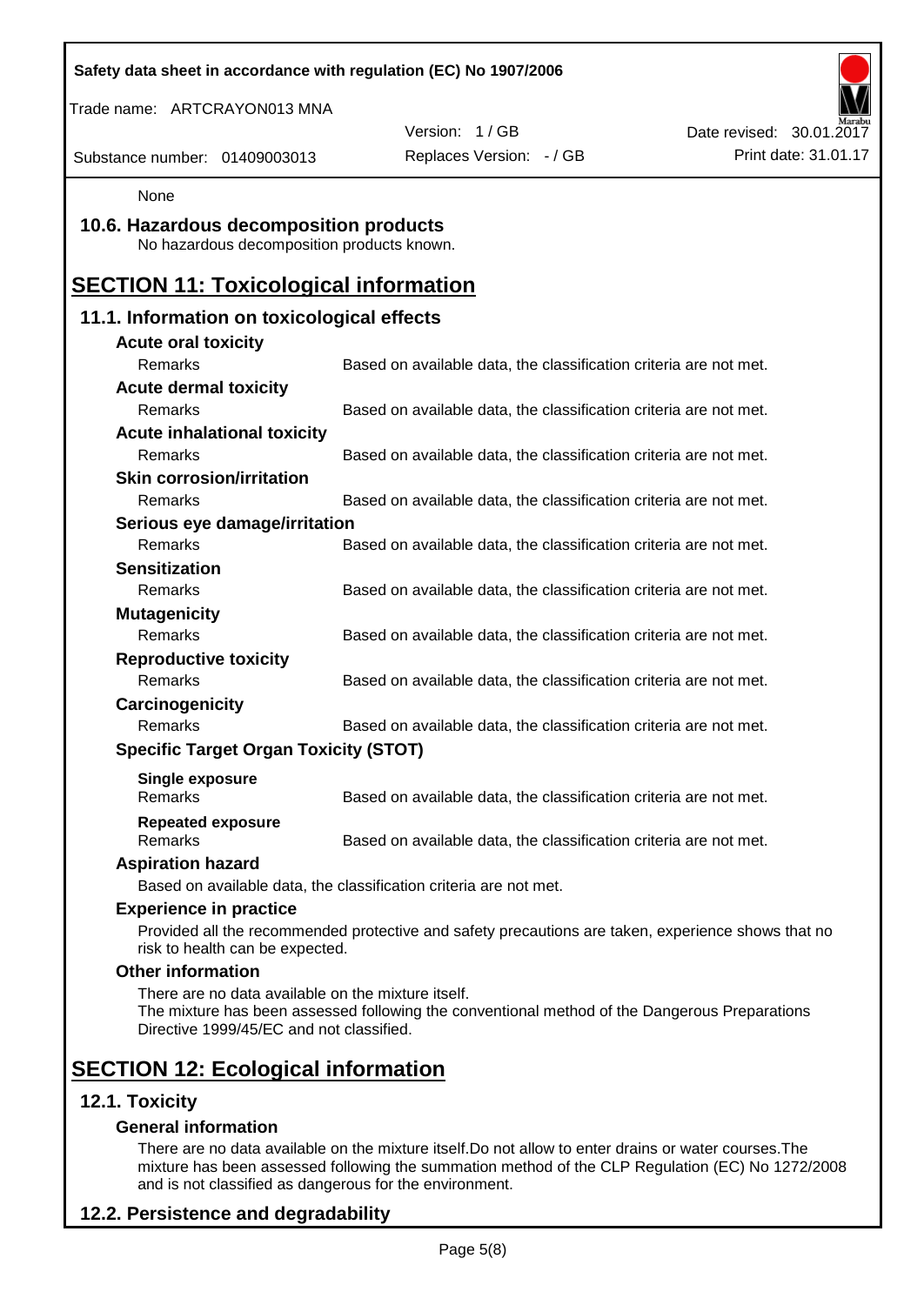| Safety data sheet in accordance with regulation (EC) No 1907/2006       |                                                                                                       |                                                  |
|-------------------------------------------------------------------------|-------------------------------------------------------------------------------------------------------|--------------------------------------------------|
| Trade name: ARTCRAYON013 MNA                                            |                                                                                                       |                                                  |
| Substance number: 01409003013                                           | Version: 1/GB<br>Replaces Version: - / GB                                                             | Date revised: 30.01.2017<br>Print date: 31.01.17 |
|                                                                         |                                                                                                       |                                                  |
| <b>General information</b>                                              |                                                                                                       |                                                  |
| There are no data available on the mixture itself.                      |                                                                                                       |                                                  |
| 12.3. Bioaccumulative potential<br><b>General information</b>           |                                                                                                       |                                                  |
| There are no data available on the mixture itself.                      |                                                                                                       |                                                  |
| 12.4. Mobility in soil                                                  |                                                                                                       |                                                  |
| <b>General information</b>                                              |                                                                                                       |                                                  |
| There are no data available on the mixture itself.                      |                                                                                                       |                                                  |
| 12.5. Results of PBT and vPvB assessment                                |                                                                                                       |                                                  |
| <b>General information</b>                                              |                                                                                                       |                                                  |
| There are no data available on the mixture itself.                      |                                                                                                       |                                                  |
| 12.6. Other adverse effects<br><b>General information</b>               |                                                                                                       |                                                  |
| There are no data available on the mixture itself.                      |                                                                                                       |                                                  |
| <b>SECTION 13: Disposal considerations</b>                              |                                                                                                       |                                                  |
| 13.1. Waste treatment methods                                           |                                                                                                       |                                                  |
| Disposal recommendations for the product                                |                                                                                                       |                                                  |
| with water and put into the drainage system.                            | The product can be placed with other household refuse. Small residues in containers can be washed-out |                                                  |
| Disposal recommendations for packaging                                  |                                                                                                       |                                                  |
| Completely emptied packagings can be given for recycling.               | Packaging that cannot be cleaned should be disposed off as product waste.                             |                                                  |
| <b>SECTION 14: Transport information</b>                                |                                                                                                       |                                                  |
| <b>Land transport ADR/RID</b><br>Non-dangerous goods<br>14.1. UN number |                                                                                                       |                                                  |
| $UN -$                                                                  |                                                                                                       |                                                  |
| 14.2. UN proper shipping name                                           |                                                                                                       |                                                  |
| 14.3. Transport hazard class(es)                                        |                                                                                                       |                                                  |
| Class<br>Label                                                          |                                                                                                       |                                                  |
| 14.4. Packing group<br>Packing group                                    |                                                                                                       |                                                  |
| <b>Transport category</b>                                               | 0                                                                                                     |                                                  |
| 14.5. Environmental hazards                                             |                                                                                                       |                                                  |
| <b>Marine transport IMDG/GGVSee</b>                                     |                                                                                                       |                                                  |
|                                                                         | The product does not constitute a hazardous substance in sea transport.                               |                                                  |
| 14.1. UN number<br>$UN -$                                               |                                                                                                       |                                                  |
| 14.2. UN proper shipping name                                           |                                                                                                       |                                                  |
| 14.3. Transport hazard class(es)                                        |                                                                                                       |                                                  |
| Class<br>Subsidiary risk                                                |                                                                                                       |                                                  |
|                                                                         |                                                                                                       |                                                  |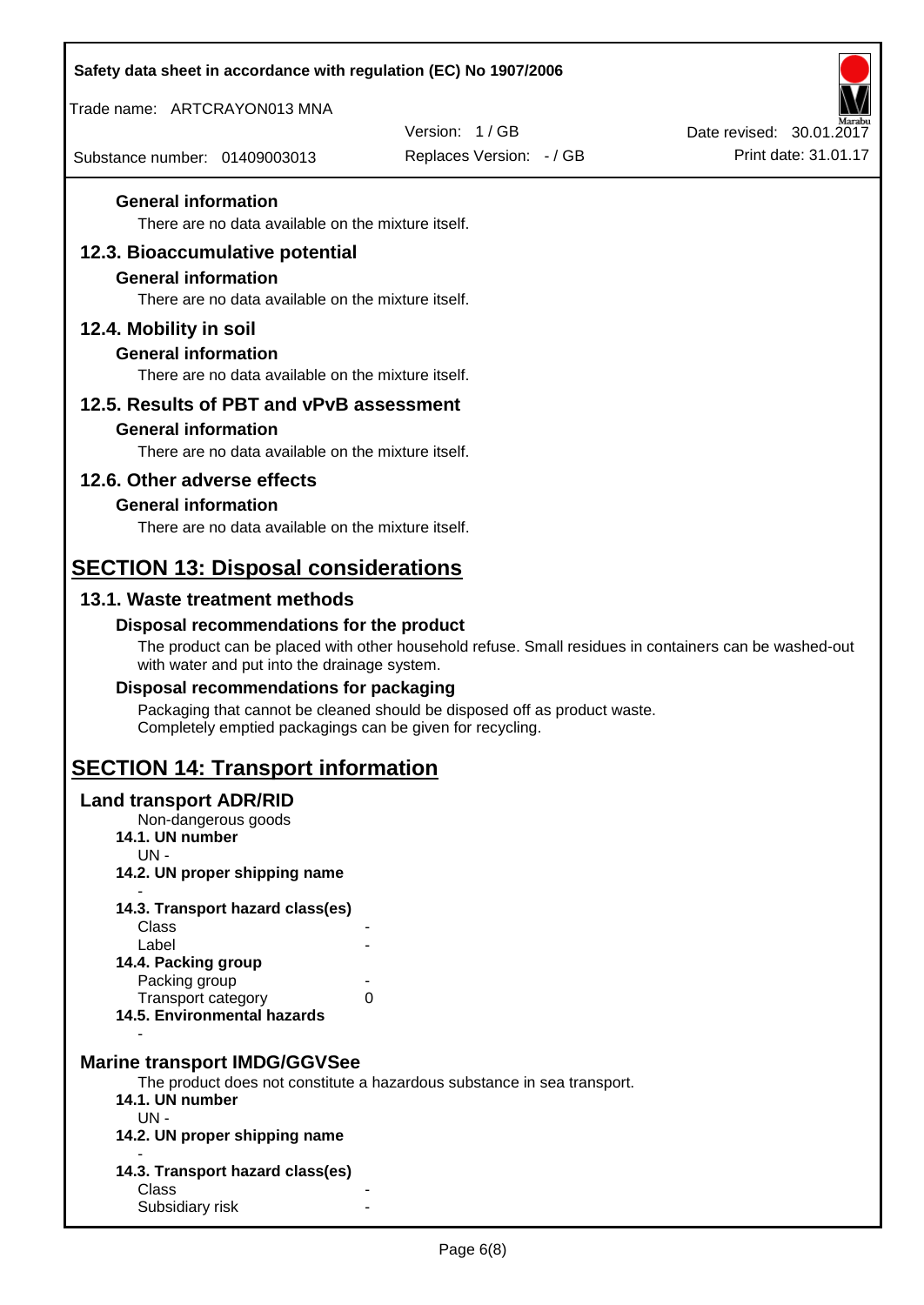|                                      | Safety data sheet in accordance with regulation (EC) No 1907/2006                                                                                                                                                                                                                                                                                                                                                                                                 |      |                                                                                                                                                                                                         |                                                                                                       |
|--------------------------------------|-------------------------------------------------------------------------------------------------------------------------------------------------------------------------------------------------------------------------------------------------------------------------------------------------------------------------------------------------------------------------------------------------------------------------------------------------------------------|------|---------------------------------------------------------------------------------------------------------------------------------------------------------------------------------------------------------|-------------------------------------------------------------------------------------------------------|
| Trade name: ARTCRAYON013 MNA         |                                                                                                                                                                                                                                                                                                                                                                                                                                                                   |      |                                                                                                                                                                                                         |                                                                                                       |
|                                      |                                                                                                                                                                                                                                                                                                                                                                                                                                                                   |      | Version: 1/GB                                                                                                                                                                                           | Date revised: 30.01.2017                                                                              |
| Substance number: 01409003013        |                                                                                                                                                                                                                                                                                                                                                                                                                                                                   |      | Replaces Version: - / GB                                                                                                                                                                                | Print date: 31.01.17                                                                                  |
| 14.4. Packing group                  |                                                                                                                                                                                                                                                                                                                                                                                                                                                                   |      |                                                                                                                                                                                                         |                                                                                                       |
| Packing group                        | 14.5. Environmental hazards                                                                                                                                                                                                                                                                                                                                                                                                                                       |      |                                                                                                                                                                                                         |                                                                                                       |
| no                                   |                                                                                                                                                                                                                                                                                                                                                                                                                                                                   |      |                                                                                                                                                                                                         |                                                                                                       |
| Air transport ICAO/IATA              |                                                                                                                                                                                                                                                                                                                                                                                                                                                                   |      |                                                                                                                                                                                                         |                                                                                                       |
| 14.1. UN number<br>$UN -$            |                                                                                                                                                                                                                                                                                                                                                                                                                                                                   |      | The product does not constitute a hazardous substance in air transport.                                                                                                                                 |                                                                                                       |
|                                      | 14.2. UN proper shipping name                                                                                                                                                                                                                                                                                                                                                                                                                                     |      |                                                                                                                                                                                                         |                                                                                                       |
|                                      | 14.3. Transport hazard class(es)                                                                                                                                                                                                                                                                                                                                                                                                                                  |      |                                                                                                                                                                                                         |                                                                                                       |
| Class<br>Subsidiary risk             |                                                                                                                                                                                                                                                                                                                                                                                                                                                                   |      |                                                                                                                                                                                                         |                                                                                                       |
| 14.4. Packing group                  |                                                                                                                                                                                                                                                                                                                                                                                                                                                                   |      |                                                                                                                                                                                                         |                                                                                                       |
| Packing group                        |                                                                                                                                                                                                                                                                                                                                                                                                                                                                   |      |                                                                                                                                                                                                         |                                                                                                       |
|                                      | 14.5. Environmental hazards                                                                                                                                                                                                                                                                                                                                                                                                                                       |      |                                                                                                                                                                                                         |                                                                                                       |
| <b>Other information</b><br>no       | Always transport in closed containers that are upright and secure.                                                                                                                                                                                                                                                                                                                                                                                                |      | 14.7. Transport in bulk according to Annex II of Marpol and the IBC Code                                                                                                                                | Ensure that persons transporting the product know what to do in the event of an accident or spillage. |
|                                      | <b>SECTION 15: Regulatory information</b>                                                                                                                                                                                                                                                                                                                                                                                                                         |      |                                                                                                                                                                                                         |                                                                                                       |
|                                      |                                                                                                                                                                                                                                                                                                                                                                                                                                                                   |      |                                                                                                                                                                                                         | 15.1. Safety, health and environmental regulations/legislation specific for the substance             |
| or mixture                           |                                                                                                                                                                                                                                                                                                                                                                                                                                                                   |      |                                                                                                                                                                                                         |                                                                                                       |
| <b>VOC</b>                           |                                                                                                                                                                                                                                                                                                                                                                                                                                                                   |      |                                                                                                                                                                                                         |                                                                                                       |
| VOC (EU)<br><b>Other information</b> |                                                                                                                                                                                                                                                                                                                                                                                                                                                                   | 13,5 | %                                                                                                                                                                                                       |                                                                                                       |
|                                      |                                                                                                                                                                                                                                                                                                                                                                                                                                                                   |      | The product does not contain substances of very high concern (SVHC).                                                                                                                                    |                                                                                                       |
| <b>Other information</b>             |                                                                                                                                                                                                                                                                                                                                                                                                                                                                   |      |                                                                                                                                                                                                         |                                                                                                       |
|                                      | All components are contained in the TSCA inventory or exempted.<br>All components are contained in the AICS inventory.<br>All components are contained in the PICCS inventory.<br>All components are contained in the DSL inventory.<br>All components are contained in the IECSC inventory.<br>All components are contained in the NZIOC inventory.<br>All components are contained in the ENCS inventory.<br>All components are contained in the ECL inventory. |      |                                                                                                                                                                                                         |                                                                                                       |
|                                      | 15.2. Chemical safety assessment                                                                                                                                                                                                                                                                                                                                                                                                                                  |      | For this preparation a chemical safety assessment has not been carried out.                                                                                                                             |                                                                                                       |
|                                      | <b>SECTION 16: Other information</b>                                                                                                                                                                                                                                                                                                                                                                                                                              |      |                                                                                                                                                                                                         |                                                                                                       |
|                                      | <b>Supplemental information</b>                                                                                                                                                                                                                                                                                                                                                                                                                                   |      |                                                                                                                                                                                                         |                                                                                                       |
|                                      |                                                                                                                                                                                                                                                                                                                                                                                                                                                                   |      | This information is based on our present state of knowledge. However, it should not constitute a<br>guarantee for any specific product properties and shall not establish a legally valid relationship. | Relevant changes compared with the previous version of the safety data sheet are marked with: ***     |

Page 7(8)

The information in this Safety Data Sheet is based on the present state of knowledge and current